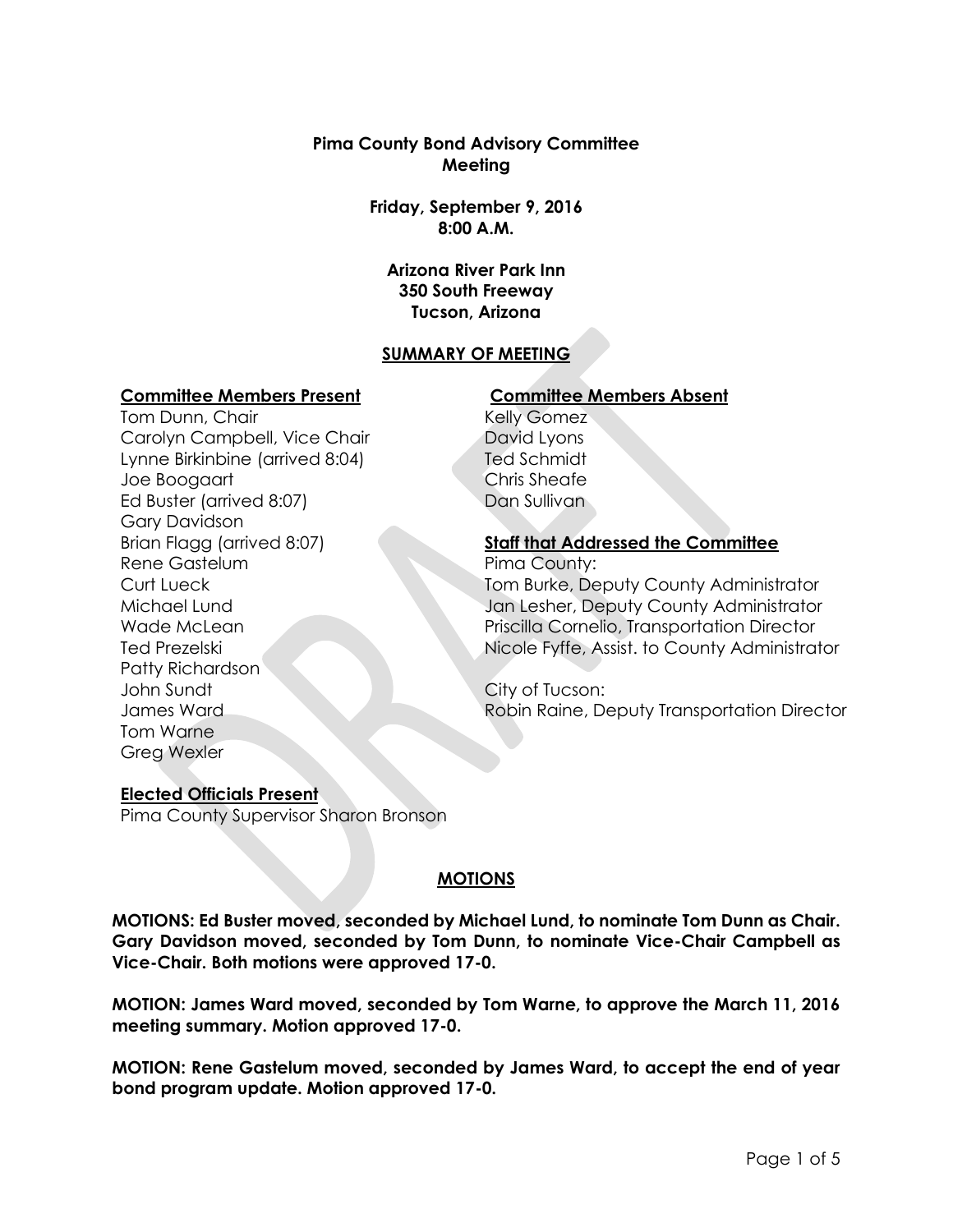**MOTION: Tom Warne moved, seconded by Lynne Birkinbine, to approve amendments to the 1997 bond implementation plan ordinance, including projects SW-2 Tangerine Landfill Closure, SW-4 Camino del Cerro Environmental Remediation, and P-36 Santa Cruz River Park. Motion approved 17-0.** 

# **MEETING SUMMARY**

#### 1. Welcome

The meeting began at 8:02 a.m. with a quorum. Vice-Chair Campbell announced two new members, both appointees of Supervisor Bronson's: Ted Schmidt and Curt Lueck.

#### 2. Election of Chair and Vice-Chair

Vice-Chair Campbell noted the resignation of Chairman Hecker. There was discussion of whether or not to defer the election of a new chair until after the November elections as changes in leadership could lead to changes in membership of the Committee.

### **MOTIONS: Ed Buster moved, seconded by Michael Lund, to nominate Tom Dunn as Chair. Gary Davidson moved, seconded by Tom Dunn, to nominate Vice-Chair Campbell as Vice-Chair. Both motions were approved 17-0.**

3. Approval of the March 11, 2016 Meeting Summary

Curt Lueck requested that elected officials and staff who address the Committee be listed in the meeting summary.

Chairman Dunn recognized Supervisor Bronson in the audience. Each member of the Committee and Committee staff introduced themselves.

# **MOTION: James Ward moved, seconded by Tom Warne, to approve the March 11, 2016 meeting summary. Motion approved 17-0.**

#### 4. End of Year Bond Program Update for 1997, 2004, 2006 and 2014 Bond Programs

Per the County's Truth in Bonding Code, materials were provided to the Committee regarding the status of the 1997, 2004, 2006 and 2014 bond programs. This included a written report from the City of Tucson. These materials are also available on the County's website. Nicole Fyffe, Assistant to the County Administrator, summarized the status of the bond programs and outstanding projects.

Jan Lesher, Deputy County Administrator, provided an update on the status of the Pima Animal Care Center bond project. Committee members will be invited to the groundbreaking on October 4. Completion of the majority of the project is scheduled for the end of 2017. In response to a question from Gary Davidson, Ms. Lesher responded that improvements to a portion of the facility not open to the public will continue through 2018. In response to questions from Joe Boogaart, Ms. Lesher responded that the County did purchase the small parcel west of the Center and the County still anticipated the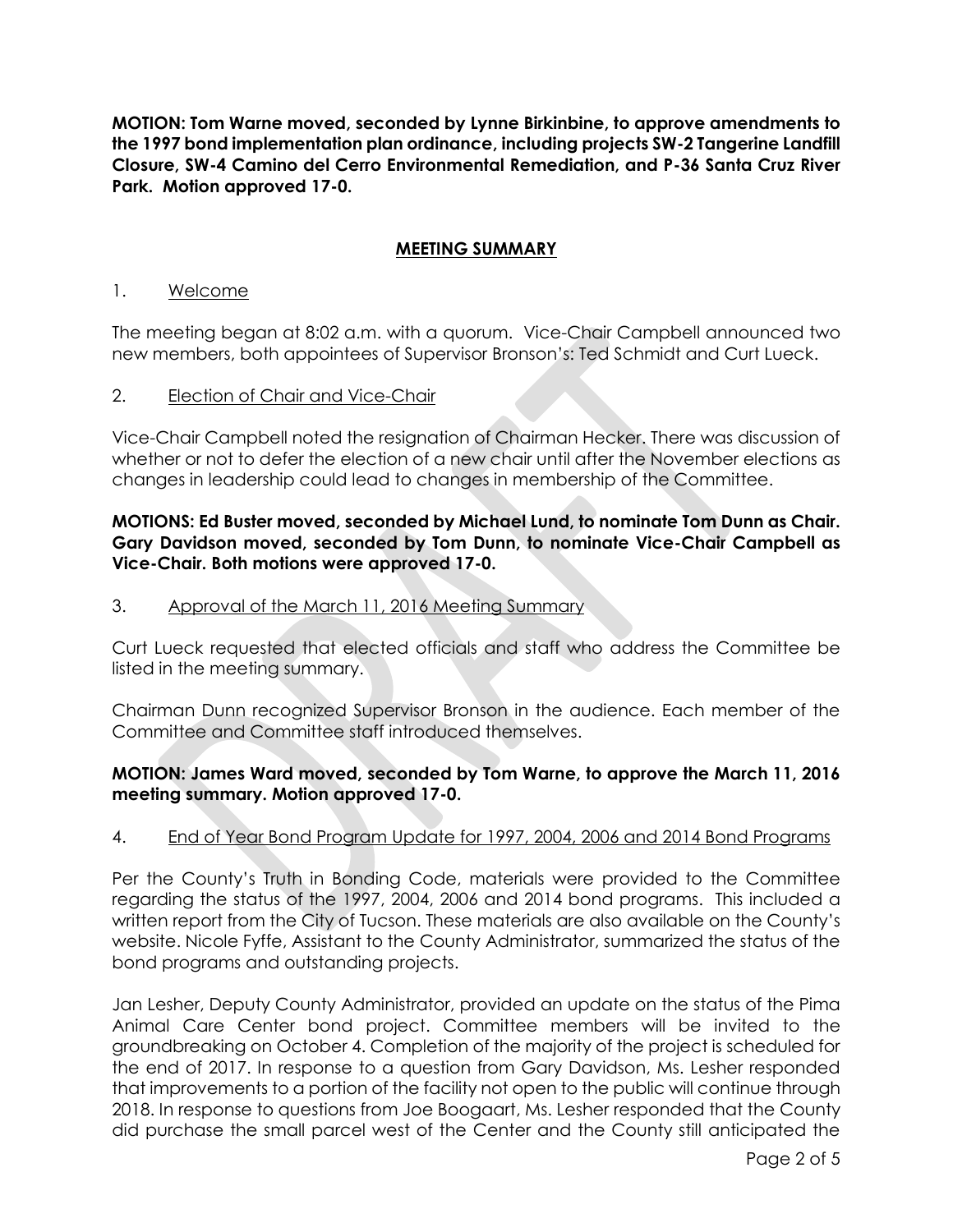operating budget to remain similar to that of the existing facility due to building efficiencies and changes in organizational positions.

In response to a question from Gary Davidson, Priscilla Cornelio, County Transportation Director, responded that two of the City of Tucson managed transportation projects had been retired years ago in cooperation with the City of Tucson, and the funds transferred to other eligible City transportation projects. Ms. Fyffe noted that the Committee and Board of Supervisors had acted on the ordinance amendments necessary to allow for such a transfer. Curt Lueck requested that the next status report include the total HURF revenues projected for that period and the portion allocated to debt service on the HURF revenue bonds.

In response to a question from Gary Davidson, Ms. Fyffe explained that the remaining park project from the 2004 bond program is a small trail installation at the new Esmond Station Regional Park that should be completed shortly; and the remaining trail project is the Anza Trail, which is built in sections. The Marana section is now under construction, but a section in Sahuarita could still take quite a while as it's dependent on working with a large landowner along the river.

# **MOTION: Rene Gastelum moved, seconded by James Ward, to accept the end of year bond program update. Motion approved 17-0.**

Robin Raine, Deputy Transportation Director for the City of Tucson, also responded to questions from the Committee regarding the City of Tucson's three remaining HURF bond projects. Brian Flagg asked about the status of the 22nd Street project. Ms. Raine responded that design was 90% completed and she expects design to be completed in October. In response to a question from Tom Warne, Ms. Raine responded that the Broadway project is expected to start construction in Fiscal Year 2018.

# 5. Amendments to the 1997 General Obligation Bond Program

Per the County's Truth in Bonding Code, the Committee received a written staff report describing when bond ordinance amendments are necessary, the public review process associated with amending the ordinances, and details concerning the three projects that would be impacted by this round of bond ordinance amendments. Ms. Fyffe summarized these at the meeting.

### **MOTION: Tom Warne moved, seconded by Lynne Birkinbine, to approve amendments to the 1997 bond implementation plan ordinance, including projects SW-2 Tangerine Landfill Closure, SW-4 Camino del Cerro Environmental Remediation, and P-36 Santa Cruz River Park. Motion approved 17-0.**

In response to a question from Gary Davidson, Ms. Fyffe responded that retired projects are projects that could not be completed and were retired and funds transferred to other eligible bond projects within the same question in need of additional funding. These actions only occurred after approval of bond ordinance amendments by this Committee and the Board (i.e. Marana Mound acquisition).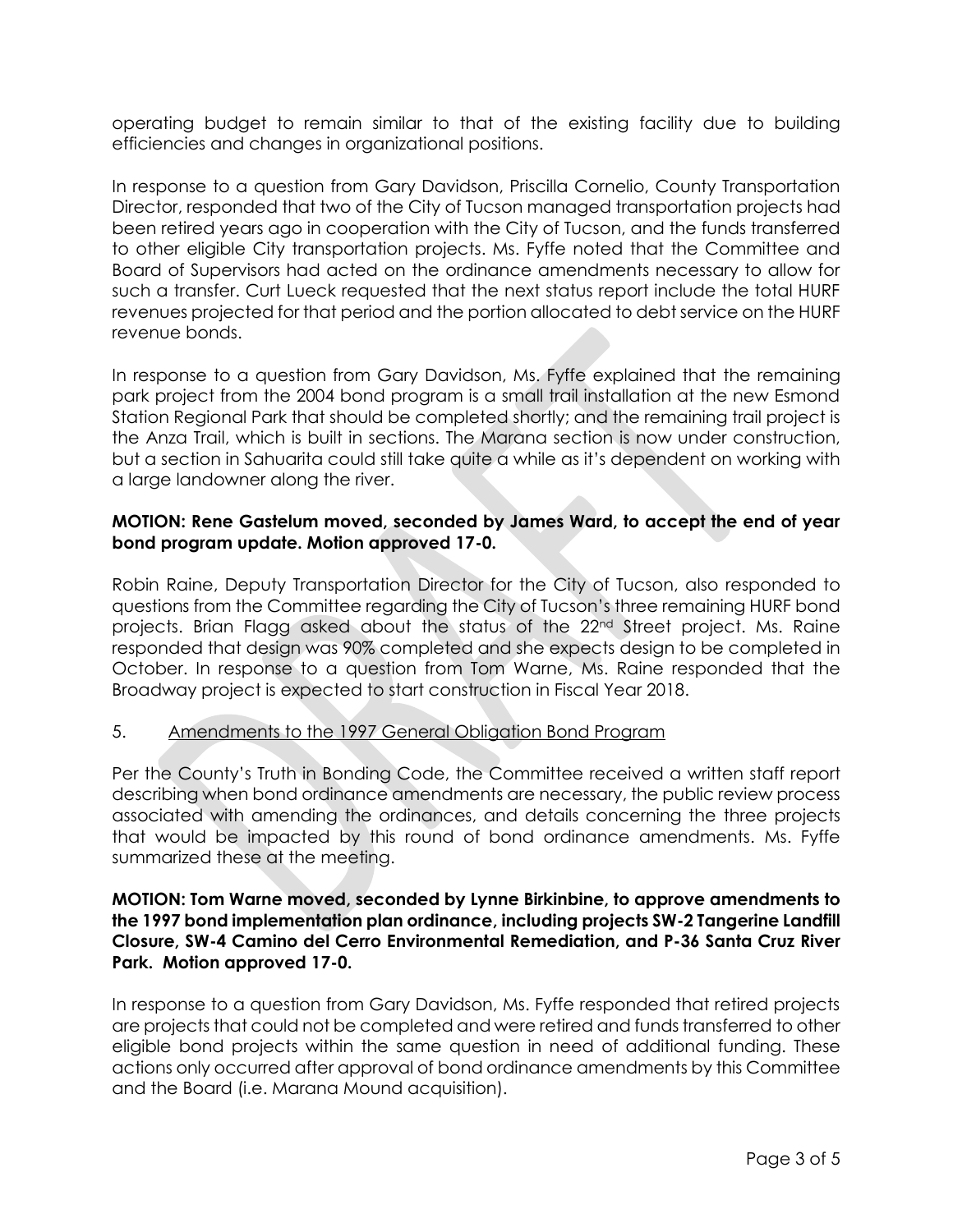In response to a question from Vice-Chair Campbell, Ms. Fyffe explained that both the Neighborhood Reinvestment and Affordable Housing programs are still active as funding previously allocated to projects was unable to be spent on those projects and therefore the funding was reallocated to other projects through the formal processes that both programs have in place. This includes solicitation for project proposals, review and recommendation by advisory committees, and approval by the Board of Supervisors. These include10 additional Neighborhood Reinvestment projects and 5 additional Affordable Housing projects that will be built over the next two years. This Committee and the Board approved bond ordinance amendments last spring extending the implementation periods for both of these programs in order to allow for completion of the projects.

# 6. Report on County Debt and Certificates of Participation (COPS)

In response to a request at the last meeting, Mr. Huckelberry sent the Committee memorandums on the County's debt, including the use of COPs. Tom Burke, Deputy County Administrator, summarized these at the meeting and responded to questions.

In response to a question from Gary Davidson, Mr. Burke explained that the planned sewer bond issuances referenced in one of the graphs was to finance conveyance system upgrades.

In response to questions from Gary Davidson and Tom Warne, Ms. Cornelio responded that HURF revenues this year amounted to \$50 million, of which \$19 million is budgeted for debt service on the HURF bonds and the remainder is budgeted for road maintenance and other departmental expenses. HURF revenues used to be higher and their buying power has been considerably reduced in comparison to inflation over the same time period.

In response to questions from Ted Prezelski, Mr. Burke explained that COPs do not have a dedicated source of revenue for repayment. The short term COPs issuances that are used to overcome expenditure limitations that restrict the expenditure of cash accumulated from sewer connection fees and transportation impact fees, are repaid with these revenue sources. The 15-year term COPs that are typically used to fund unanticipated capital expenditures are typically repaid with general fund revenues. The collateral for COPs are the sale and lease back of County-owned facilities.

# 7. Recognition of Role of the Committee and Its Members in Overseeing Implementation of the Bond Programs and Projects

Supervisor Bronson thanked the Committee for all their hard work and distributed posters to each member highlighting the more than 700 bond projects completed throughout the region since 1997.

# 8. Next meeting

To be scheduled in February or March 2017.